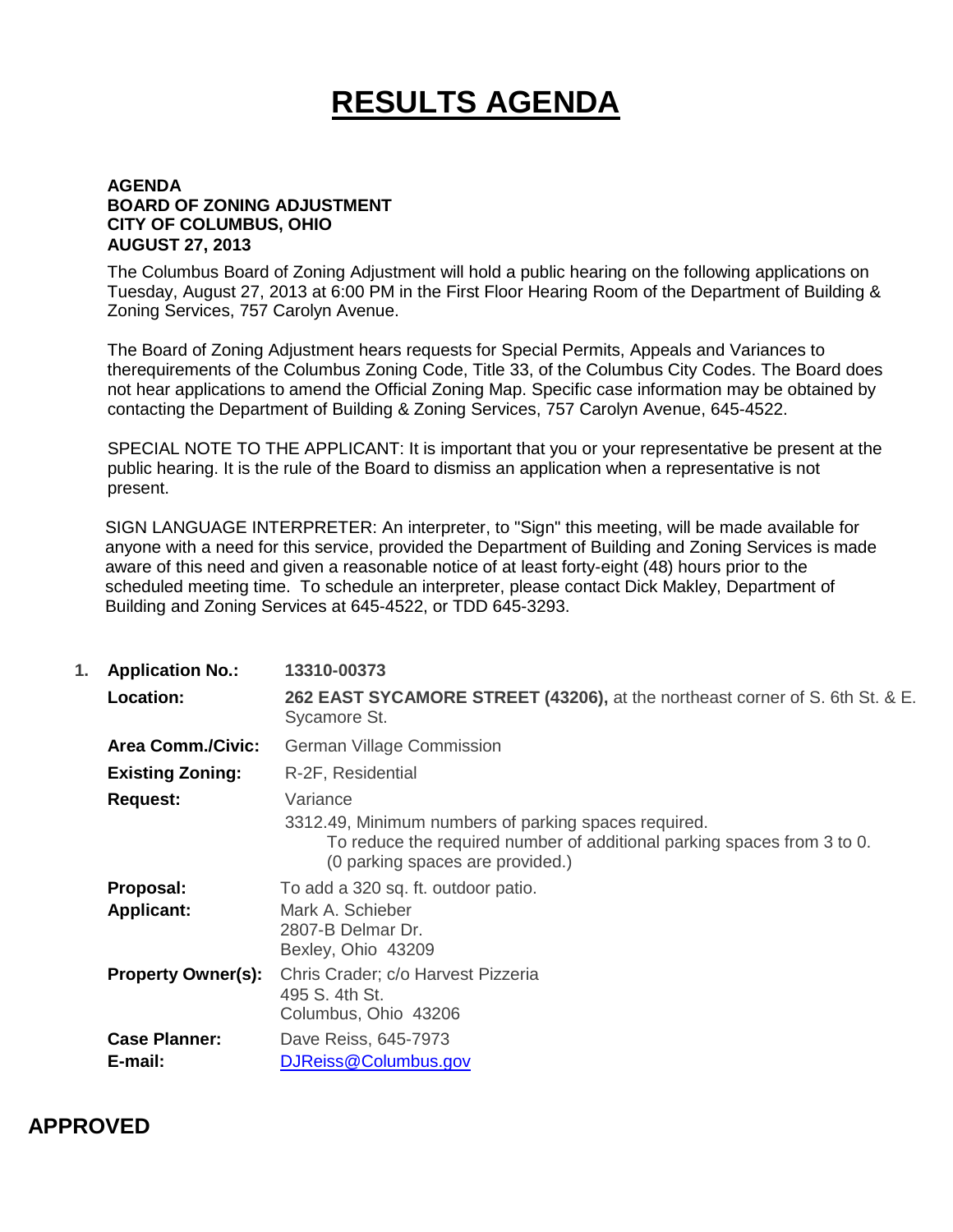| 2.              | <b>Application No.:</b>         | 13310-00375                                                                                                      |
|-----------------|---------------------------------|------------------------------------------------------------------------------------------------------------------|
|                 | Location:                       | 600 KOEBEL AVENUE (43207), on the north side of Koebel Avenue, approximately<br>450 feet east of Groveport Road. |
|                 | Area Comm./Civic:               | Far South Columbus Area Commission                                                                               |
|                 | <b>Existing Zoning:</b>         | R-2, Residential                                                                                                 |
|                 | <b>Request:</b>                 | Variance<br>3312.43, Required surface for parking.<br>To allow a gravel driveway and parking area.               |
|                 | Proposal:                       | To legitimize an existing gravel driveway and parking area.                                                      |
|                 | <b>Applicant:</b>               | <b>Nicky Sewell</b><br>600 Koebel Avenue<br>Columbus, Ohio 43207                                                 |
|                 | <b>Property Owner(s):</b>       | Applicant                                                                                                        |
|                 | <b>Case Planner:</b><br>E-mail: | Jamie Freise, 645-6350<br>JFFreise@Columbus.gov                                                                  |
| <b>APPROVED</b> |                                 |                                                                                                                  |

| 3. | <b>Application No.:</b>         | 13310-00390                                                                                                                                                                                                                                                                                                                                                                       |
|----|---------------------------------|-----------------------------------------------------------------------------------------------------------------------------------------------------------------------------------------------------------------------------------------------------------------------------------------------------------------------------------------------------------------------------------|
|    | Location:                       | 492 SOUTH HIGH STREET (43215), on the east side of S. High St., 62.5 ft. north of<br>E. Beck St.                                                                                                                                                                                                                                                                                  |
|    | <b>Area Comm./Civic:</b>        | <b>Brewery District Commission</b>                                                                                                                                                                                                                                                                                                                                                |
|    | <b>Existing Zoning:</b>         | C-4, Commercial                                                                                                                                                                                                                                                                                                                                                                   |
|    | <b>Request:</b>                 | Variances<br>3312.49, Minimum numbers of parking spaces required.<br>To reduce the required number of additional parking spaces from 4 to 0.<br>(54 spaces are provided.)<br>3312.29, Parking space.<br>To reduce the minimum dimensions required for 13 parking spaces from<br>9 ft. by 18 ft. to 8 ft. 6 in. in width for 7 spaces and to 8 ft. 2 in. in width for<br>6 spaces. |
|    | Proposal:<br><b>Applicant:</b>  | To convert 3,368 sq. ft. of basement floor space from storage area into office<br>John Cochrane; c/o Berardi & Partners, Architects and Engineering, Inc.<br>369 E. Livingston Ave.<br>Columbus, Ohio 43215                                                                                                                                                                       |
|    | <b>Property Owner(s):</b>       | Schott Ventures, Ltd.<br>488-498 S. High St.<br>Columbus, Ohio 43215                                                                                                                                                                                                                                                                                                              |
|    | <b>Case Planner:</b><br>E-mail: | Dave Reiss, 645-7973<br>DJReiss@Columbus.gov                                                                                                                                                                                                                                                                                                                                      |

# **TABLED**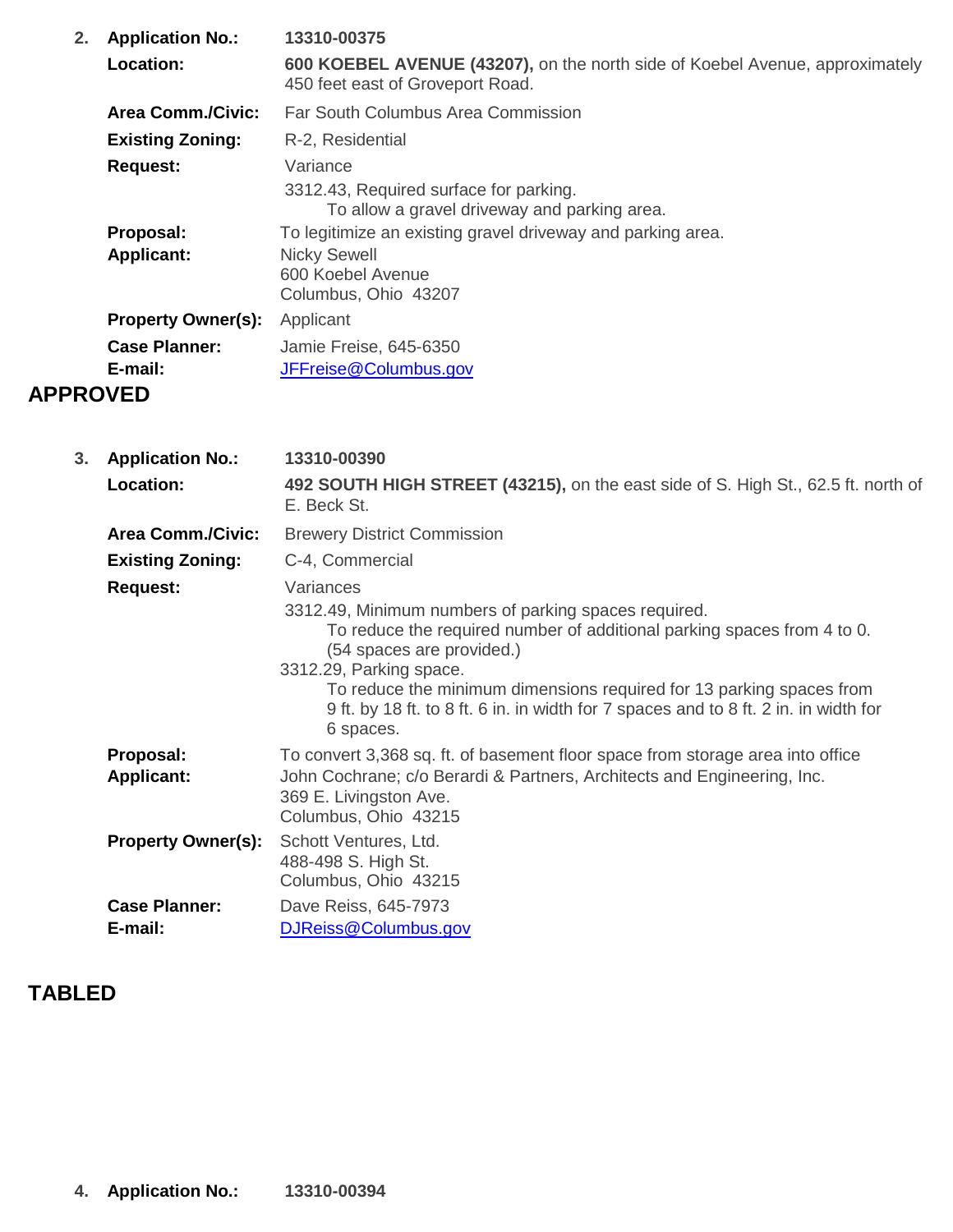| Location:                 | 3532 WICKLOW ROAD (43204), at the northwest corner of Josephine Ave. and<br>Wicklow Rd.                                                                                                                                                                                                                                                                                                                                                                                                                                                                                                                                                                               |
|---------------------------|-----------------------------------------------------------------------------------------------------------------------------------------------------------------------------------------------------------------------------------------------------------------------------------------------------------------------------------------------------------------------------------------------------------------------------------------------------------------------------------------------------------------------------------------------------------------------------------------------------------------------------------------------------------------------|
| <b>Area Comm./Civic:</b>  | <b>Hilltop Area Commission</b>                                                                                                                                                                                                                                                                                                                                                                                                                                                                                                                                                                                                                                        |
| <b>Existing Zoning:</b>   | C-4, Commercial                                                                                                                                                                                                                                                                                                                                                                                                                                                                                                                                                                                                                                                       |
| <b>Request:</b>           | Variance<br>3332.38, Private garage.<br>To increase the allowable square footage of a private, detached garage<br>from 720 sq. ft. to 994.98 sq. ft.; an increase of 274.98 sq. ft. Also, to<br>allow the overall height of the garage to exceed 15 ft.<br>3312.43, Required surface for parking.<br>To permit the use of a gravel surface for a driveway instead of improving<br>the same with an approved hard surface.<br>3332.21, Building lines.<br>To reduce the required building setback for cement block pillars and walls from<br>25 ft. to 0 ft.<br>3321.05, Vision clearance.<br>To not maintain a 30 ft. clear vision triangle at a street intersection. |
| Proposal:                 | To allow an existing 995 sq. ft. garage, constructed in 2001, to remain.                                                                                                                                                                                                                                                                                                                                                                                                                                                                                                                                                                                              |
| <b>Applicant:</b>         | George R. Ambro<br>264 S. Washington Ave.<br>Columbus, Ohio 43215                                                                                                                                                                                                                                                                                                                                                                                                                                                                                                                                                                                                     |
| <b>Property Owner(s):</b> | Don Nichols<br>3076 Parkside Rd.<br>Columbus, Ohio 43204                                                                                                                                                                                                                                                                                                                                                                                                                                                                                                                                                                                                              |
| <b>Case Planner:</b>      | Dave Reiss, 645-7973                                                                                                                                                                                                                                                                                                                                                                                                                                                                                                                                                                                                                                                  |
| E-mail:                   | DJReiss@Columbus.gov                                                                                                                                                                                                                                                                                                                                                                                                                                                                                                                                                                                                                                                  |
| <b>TABLED</b>             |                                                                                                                                                                                                                                                                                                                                                                                                                                                                                                                                                                                                                                                                       |

| 5. | <b>Application No.:</b>   | 13310-00407                                                                                                             |
|----|---------------------------|-------------------------------------------------------------------------------------------------------------------------|
|    | Location:                 | 3038 SHADYWOOD DRIVE (43221), on the east side of Shadywood Drive,<br>approximately 160 feet south of Shady Hill Drive. |
|    | <b>Area Comm./Civic:</b>  | <b>None</b>                                                                                                             |
|    | <b>Existing Zoning:</b>   | <b>SR, Residential</b>                                                                                                  |
|    | <b>Request:</b>           | Variance<br>3332.26, Minimum side yard permitted.<br>To reduce the minimum side yard from 5 feet to 1.2 feet.           |
|    | Proposal:                 | To install a carport.                                                                                                   |
|    | <b>Applicant:</b>         | Rick Humphrie, c/o Patio Enclosure<br>8260 Howe Industrial Pkwy<br>Canal Winchester, Ohio 43110                         |
|    | <b>Property Owner(s):</b> | Joseph Dunn<br>3038 Shadywood Road<br>Columbus, OH 43221                                                                |
|    | <b>Case Planner:</b>      | Jamie Freise, 645-6350                                                                                                  |
|    | E-mail:                   | JFFreise@Columbus.gov                                                                                                   |

# **DISAPPROVED**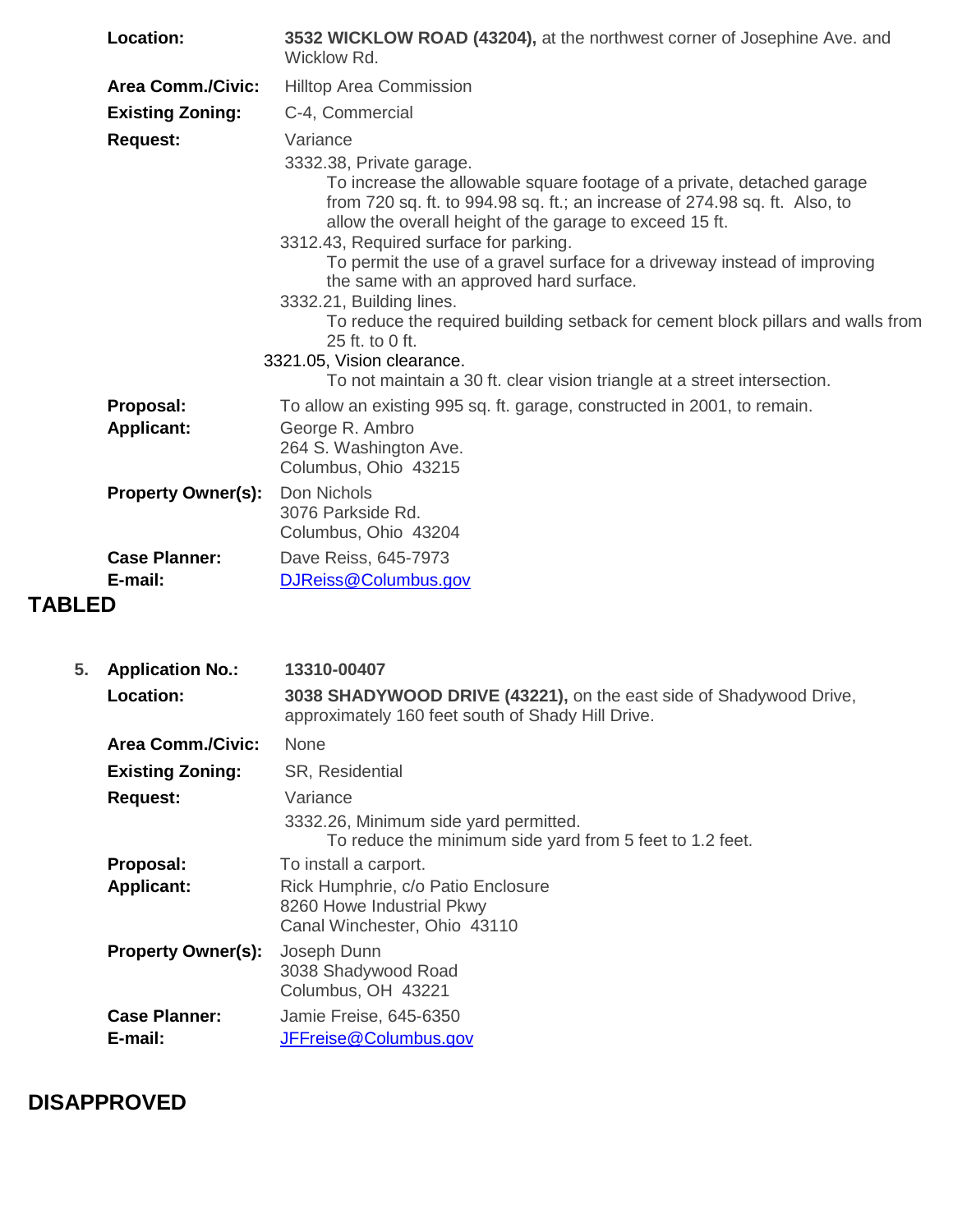| 6.              | <b>Application No.:</b>        | 13310-00415                                                                                                                                                                                                                                                                                                                                                                                                           |
|-----------------|--------------------------------|-----------------------------------------------------------------------------------------------------------------------------------------------------------------------------------------------------------------------------------------------------------------------------------------------------------------------------------------------------------------------------------------------------------------------|
|                 | <b>Location:</b>               | 673 MOHAWK STREET (43206), on the west side of Mohawk Street,<br>approximately 75 feet south of Sycamore Street                                                                                                                                                                                                                                                                                                       |
|                 | <b>Area Comm./Civic:</b>       | German Village Area Commission                                                                                                                                                                                                                                                                                                                                                                                        |
|                 | <b>Existing Zoning:</b>        | R-2F, Residential                                                                                                                                                                                                                                                                                                                                                                                                     |
|                 | <b>Request:</b>                | Variance<br>3332.27, Rear yard.<br>To reduce the required rear yard from 25% to 6.55%. (Currently existing<br>non-conforming at 7.04%)<br>3332.29, Height district.<br>To increase the height of a building from 35 feet to 55 feet. (Currently<br>non-conforming at 44 feet)<br>3312.27, Parking setback line.<br>To reduce the parking setback line from 10 feet to 6 feet (currently non-<br>conforming at 6 feet) |
|                 | Proposal:<br><b>Applicant:</b> | To convert and existing non-conforming office to a single family residence.<br>William Hugus Architects, Ltd.<br>750 Mohawk Street<br>Columbus, Ohio 43206                                                                                                                                                                                                                                                            |
|                 | <b>Property Owner(s):</b>      | Mohawk Village Properties, LLC<br>330 West Spring Street, Ste. 400<br>Columbus, OH 43215                                                                                                                                                                                                                                                                                                                              |
|                 | <b>Case Planner:</b>           | Jamie Freise, 645-6350                                                                                                                                                                                                                                                                                                                                                                                                |
|                 | E-mail:                        | JFFreise@Columbus.gov                                                                                                                                                                                                                                                                                                                                                                                                 |
| <b>APPROVED</b> |                                |                                                                                                                                                                                                                                                                                                                                                                                                                       |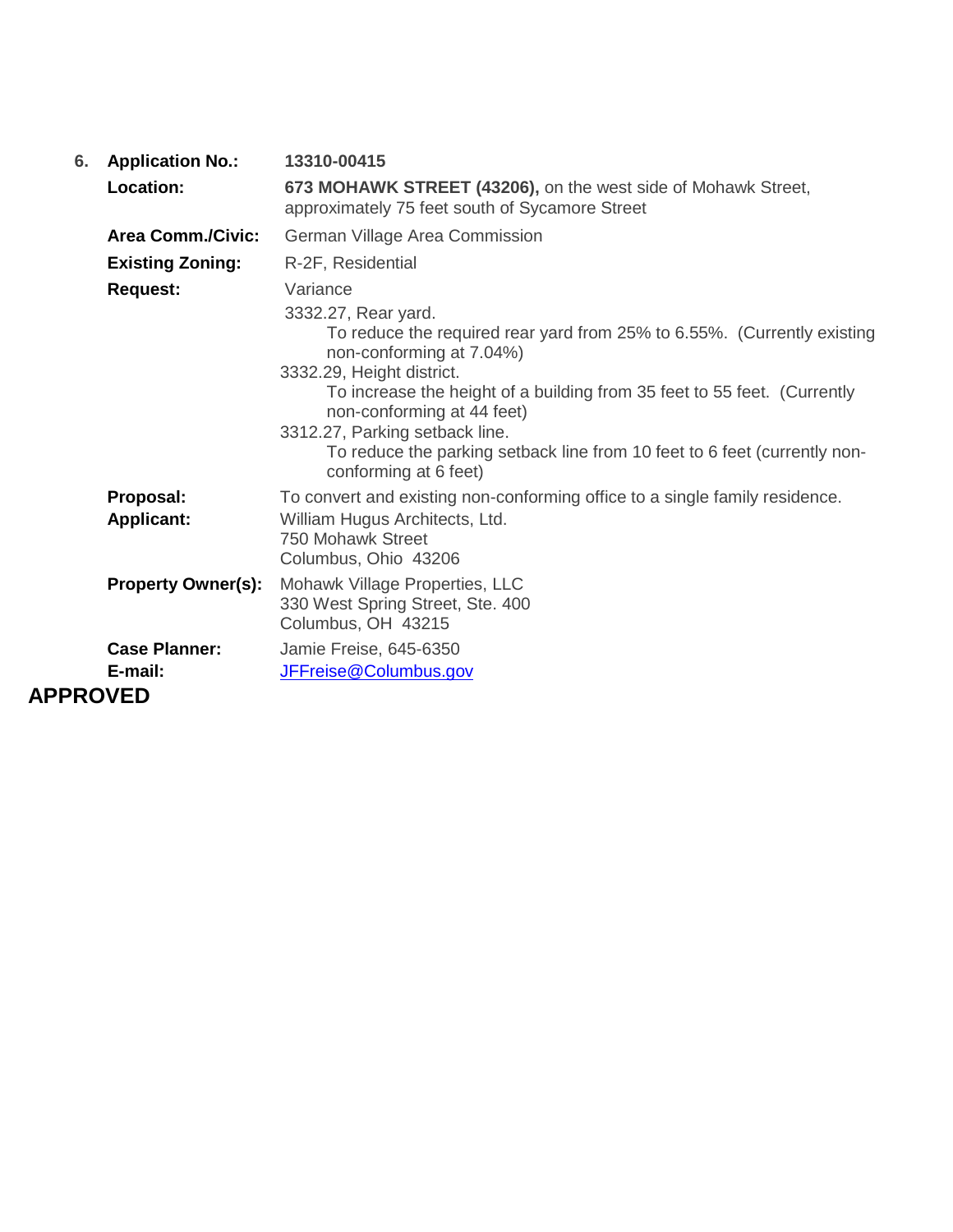| 7. | <b>Application No.:</b>   | 13310-00429                                                                                                                                                                                                                                                                                                                                                                                                                                                                                                                                                                                                                                                                                                                                                                                                                                                                                                                                                                                                                                                                                                                                                                                                                                                                                                                                                                                                                                                                                   |
|----|---------------------------|-----------------------------------------------------------------------------------------------------------------------------------------------------------------------------------------------------------------------------------------------------------------------------------------------------------------------------------------------------------------------------------------------------------------------------------------------------------------------------------------------------------------------------------------------------------------------------------------------------------------------------------------------------------------------------------------------------------------------------------------------------------------------------------------------------------------------------------------------------------------------------------------------------------------------------------------------------------------------------------------------------------------------------------------------------------------------------------------------------------------------------------------------------------------------------------------------------------------------------------------------------------------------------------------------------------------------------------------------------------------------------------------------------------------------------------------------------------------------------------------------|
|    | <b>Location:</b>          | 978 SUMMIT STREET (43201), at the northeast corner of E. 2nd Ave. & Summit St.                                                                                                                                                                                                                                                                                                                                                                                                                                                                                                                                                                                                                                                                                                                                                                                                                                                                                                                                                                                                                                                                                                                                                                                                                                                                                                                                                                                                                |
|    | <b>Area Comm./Civic:</b>  | Italian Village Commission                                                                                                                                                                                                                                                                                                                                                                                                                                                                                                                                                                                                                                                                                                                                                                                                                                                                                                                                                                                                                                                                                                                                                                                                                                                                                                                                                                                                                                                                    |
|    | <b>Existing Zoning:</b>   | R-4, Residential                                                                                                                                                                                                                                                                                                                                                                                                                                                                                                                                                                                                                                                                                                                                                                                                                                                                                                                                                                                                                                                                                                                                                                                                                                                                                                                                                                                                                                                                              |
|    | <b>Request:</b>           | Variances                                                                                                                                                                                                                                                                                                                                                                                                                                                                                                                                                                                                                                                                                                                                                                                                                                                                                                                                                                                                                                                                                                                                                                                                                                                                                                                                                                                                                                                                                     |
|    |                           | 3332.15, R-4 area district requirements.<br>To reduce the required lot area from 5,000 sq. ft. to 2,874.96 sq. ft. for<br>tract 1; 2,134.44 sq. ft. for tracts 2 & 3; 2,178 sq. ft. for tract 4; 2,091 for tract 5<br>and; to be 2,526.48 sq. ft. for tract 6.<br>3332.21, Building lines.<br>To reduce the required building setback line from 10 ft. to 8 ft. for all<br>3332.05, Area district lot width requirements.<br>To reduce the required lot width from 50 ft. to 27.83 ft. for tract 1; 27 ft.<br>for tracts 2 & 3; 27.61 ft. for tract 4; 26.39 ft. for tract 5 and; 25 ft. for tract 6.<br>3312.25, Maneuvering.<br>To allow maneuvering for vehicular access to parking spaces for each<br>tract to occur off of the lot in an access easement.<br>3332.25, Maximum side yards required.<br>To reduce the maximum side yards from 20% of the sum of the widths of<br>the side yards to 11%. (A reduction from $5.4$ ft. to 3 ft. for tracts $2 - 5$ ).<br>3332.26, Minimum side yard permitted.<br>To reduce the minimum required side yard for tracts 2 - 6 from 3 ft. to 0 ft.<br>along the north property lines.<br>3321.05, Vision clearance.<br>To reduce the required clear vision triangle at a street intersection (E.<br>2nd Ave. & Summit St.) from a 30 ft. x 30 ft. triangle to a triangle<br>measuring 8.75 ft. along the west property line by 25 ft. along the south.<br>3312.13, Driveway.<br>To reduce the minimum width of a driveway from 10 ft. to 7.5 ft. |
|    | Proposal:                 | To create six parcels with six, single-family dwellings.                                                                                                                                                                                                                                                                                                                                                                                                                                                                                                                                                                                                                                                                                                                                                                                                                                                                                                                                                                                                                                                                                                                                                                                                                                                                                                                                                                                                                                      |
|    | <b>Applicant:</b>         | Connie J. Klema<br>145 E. Rich St., 2nd Floor<br>Columbus, Ohio 43215                                                                                                                                                                                                                                                                                                                                                                                                                                                                                                                                                                                                                                                                                                                                                                                                                                                                                                                                                                                                                                                                                                                                                                                                                                                                                                                                                                                                                         |
|    | <b>Property Owner(s):</b> | Village Lots, Ltd. & Ruth Gless<br>41 E. Lincoln St.<br>Columbus, Ohio 43215                                                                                                                                                                                                                                                                                                                                                                                                                                                                                                                                                                                                                                                                                                                                                                                                                                                                                                                                                                                                                                                                                                                                                                                                                                                                                                                                                                                                                  |
|    | <b>Case Planner:</b>      | Dave Reiss, 645-7973                                                                                                                                                                                                                                                                                                                                                                                                                                                                                                                                                                                                                                                                                                                                                                                                                                                                                                                                                                                                                                                                                                                                                                                                                                                                                                                                                                                                                                                                          |
|    | E-mail:                   | DJReiss@Columbus.gov                                                                                                                                                                                                                                                                                                                                                                                                                                                                                                                                                                                                                                                                                                                                                                                                                                                                                                                                                                                                                                                                                                                                                                                                                                                                                                                                                                                                                                                                          |

# **APPROVED**